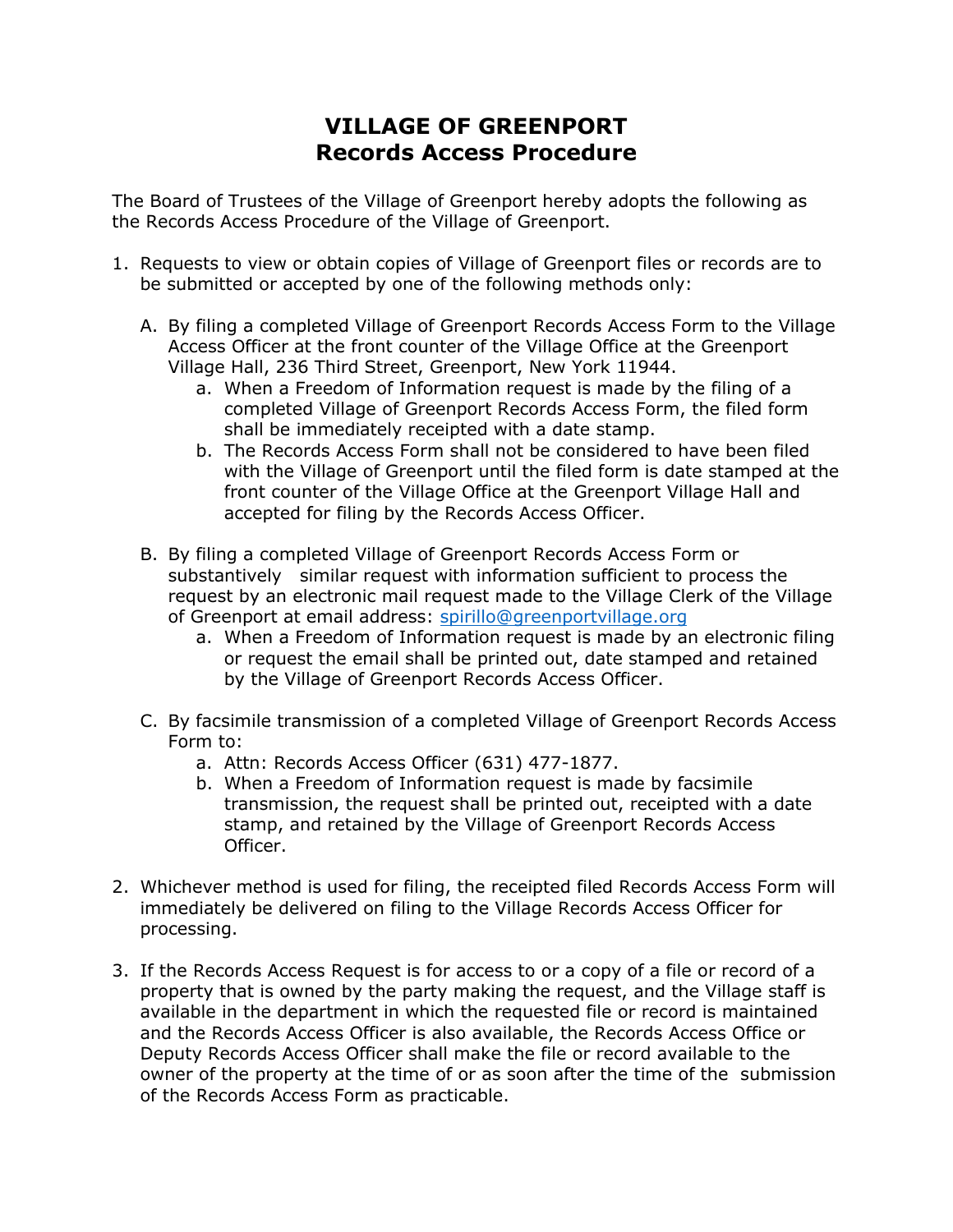- 4. At all times, only the Records Access Officer or the Deputy Records Access Officer shall be the person that transmits, delivers, or makes viewing of a file or record possible, and no other person shall provide copies or access to files or records to any person.
- 5. All other requests will proceed in accordance with New York State Public Officers Law, the Village of Greenport Freedom of Information Policy, and the Village of Greenport Records Access Procedure.
- 6. In the event of requests that are made by a party that is not the owner of the property that is the subject of the requested file or record, and for all requests for a file or record that is not related to a specific property, the Records Access Officer within five business days of the date of the receipt of the request shall send a response by regular mail if the request was made in person or by facsimile transmission, or by electronic mail if the request was made by electronic mail, to the requesting party acknowledging receipt of the Request for Access.
- 7. The five-business day acknowledgment of the receipt of the Request for Access shall state the following:
	- a. The date of the receipt of the Request for Access by the Village of Greenport.
	- b. The expected date of the availability of the access or copy of the file or record which date shall not be more than twenty (20) business days from the date of the receipt of the request; or
	- c. In the event that the Records Access Officer has become aware prior to the issuance of the five-business day response letter that the file or record does not exist or cannot be released to the public or is otherwise exempt from FOIL the Records Access Officer shall make a statement to that effect in the five-business day response.
- 8. In the event that the requested file or record is not available for good cause demonstrated for viewing or release within the time stated as expected on the five day response the Records Access Officer will send an additional communication to the party indicating the expected date of availability in a subsequent letter or email which shall state the good cause resulting in the delay until the file or record is viewed or the copy or until it is determined that the file or record does not exist or cannot legally be viewed or released which shall promptly be communicated by the Records Access Officer to the requesting party.
- 9. The party requesting public record access shall deal only with the Records Access Officer or the public front counter staff of the Village regarding the request and shall not make requests directly to other Village staff or departments.
- 10. The cost for copying any documents or files is \$0.25 per page up to an 8.5"x14" page, and the actual cost of reproduction for all other documents or records.